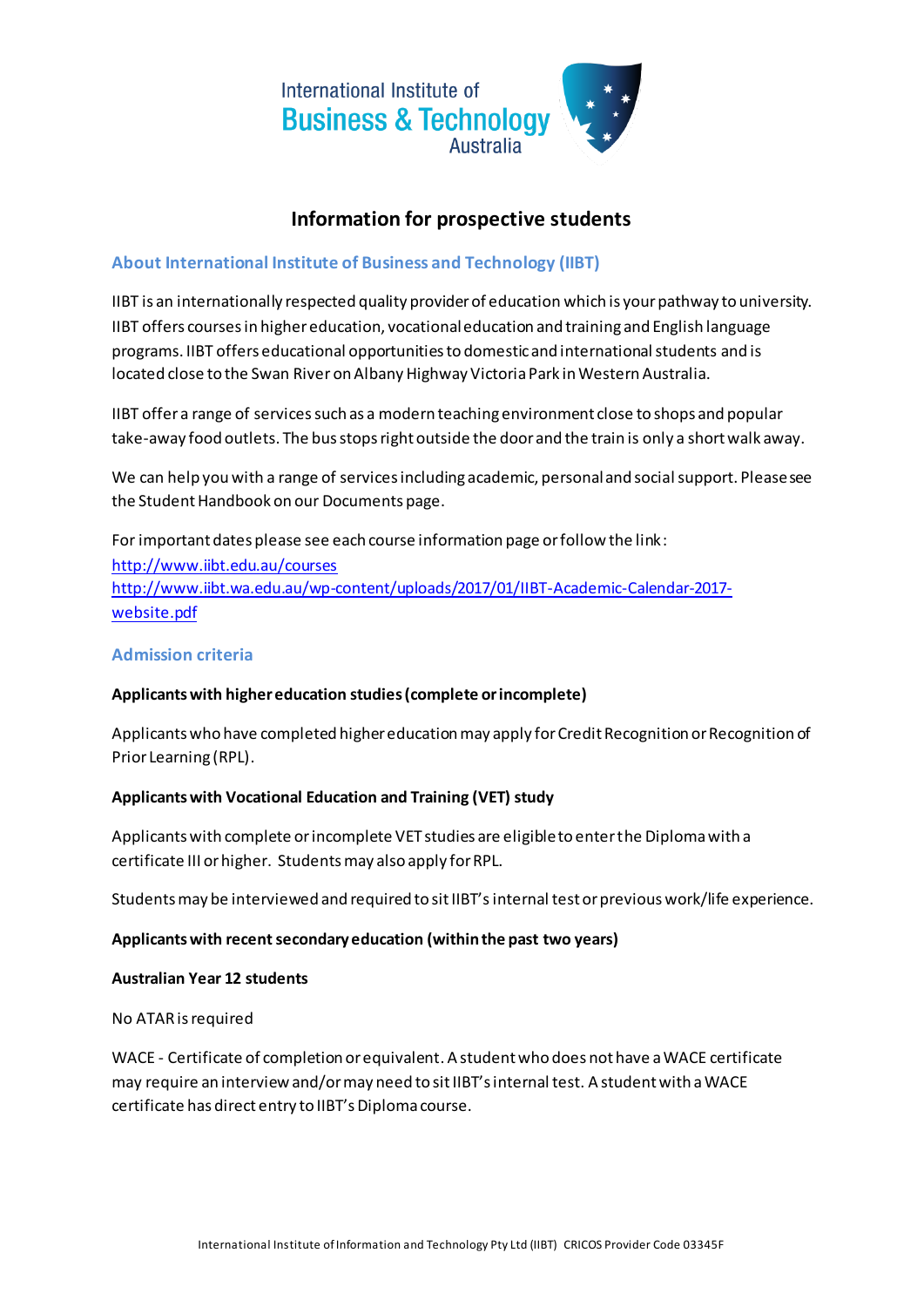

### **Other admission options**

All prospective students are encouraged to apply. Consideration will be given to all applicants and they will be assessed on a case by case basis depending on their individual circumstances. This application may or may not include IIBT's internal test, and interview and/or previous qualifications or work/life experience.

### **Interstate students**

Interstate applicants are encouraged to apply and will be evaluated based on the same criteria as Western Australian applicants.

### **Special needs**

Students with special needs are required to inform the admissions team so that a personal interview can be arranged. If a student suffers a hardship or crisis or requires additional support, student services or the campus manager can assist.

# **Applicants with work/life experience (includes people who have left school more than 2 years ago)**

Mature age or post school students will be assessed on a case by case basis depending on their individual circumstances. This application may or may not include IIBT's internal test, and interview and/or previous qualifications or work/life experience.

# **Additional information**

# **Aboriginal and Torres Strait Islanders**

In order to provide opportunities for Aboriginal and Torres Strait Islanders who do not meet the domestic student entry requirements, special entry arrangements are available. This application may or may not include IIBT's internal test, and interview and/or previous qualifications or work/life experience.

For further information, please refer to the Student Admission Policy and Procedure.

# **Domestic applicants with overseas qualifications**

Applicants who have completed qualifications will be assessed on a case by case bases depending on their individual circumstances. This applicationmay or may not include IIBT's internal test, and interview and/or previous qualifications or work/life experience.

# **English language proficiency**

Domestic students - See Applicants with VET study

International Students -require IELTS 5.5 (Academic) or equivalent recognised English Test with no band less than 5.5.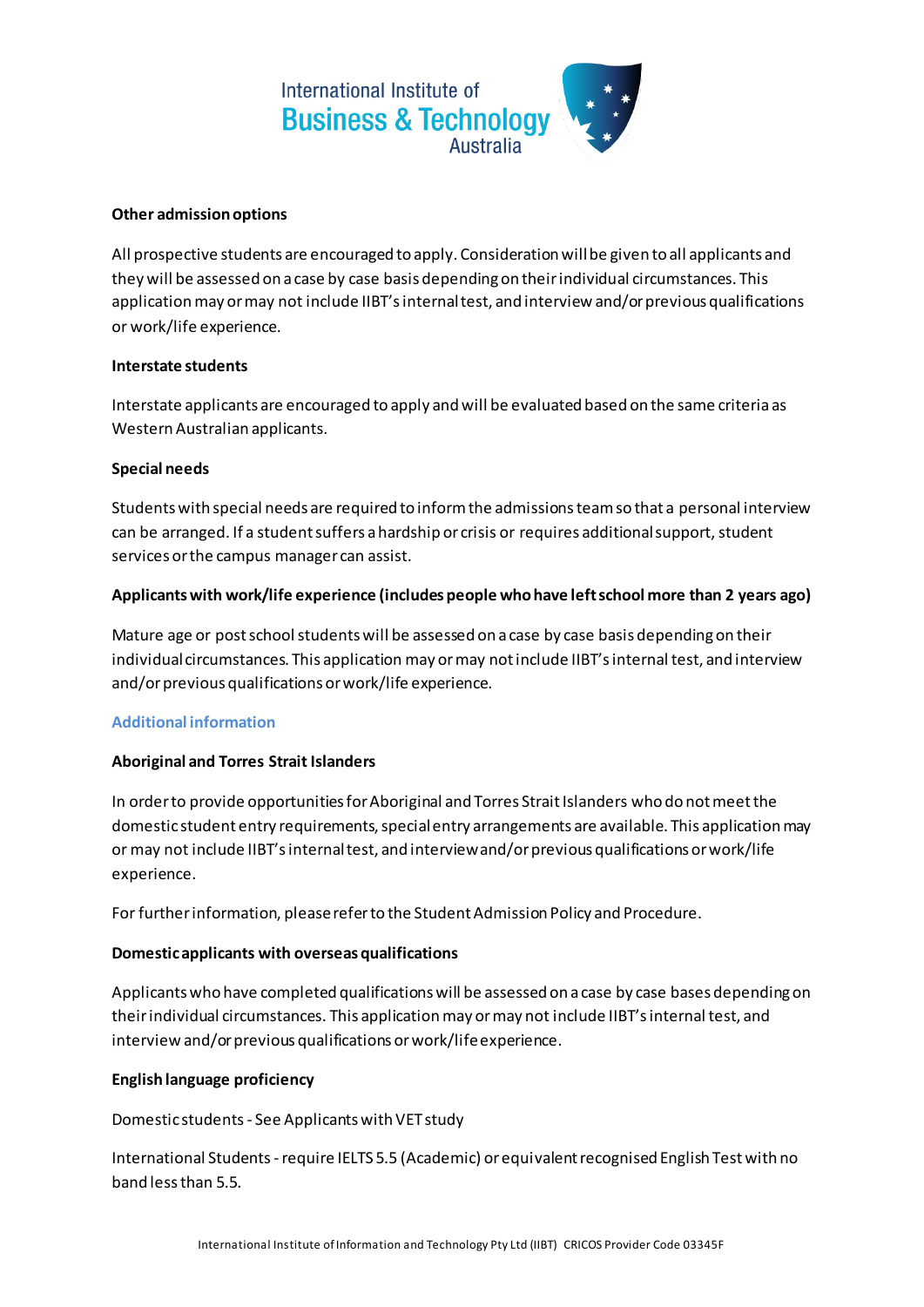

#### **How to apply**

- 1. Complete the application form online, emai[l admissions@iibt.edu.au](mailto:admissions@iibt.edu.au) or call 08 6180 2188 and to arrange an application form to be sent to you.
- 2. Provide copies of previous study or letters of commendation as requested by admissions staff.
- 3. Provide the documents on the application form and submit online or;
- 4. Email or post hard copy application.

Admissions staff will contact you within 24 hours.

#### **Enrolment**

To enrol in the Diploma, applicants must sign an offer acceptance and submit the payment as specified in the Letter of Offer. RPL will be assessed prior to enrolling in the course and on receipt of the requested documents in the Application process. The application will be assessed by Admissions and you will be notified within 48 hours.

Students wishing to defer will be required to submit a deferral form stating the reasons for the request. The application will be assessed within 5 business days.

#### **Fees and Charges**

Please see each course page for a full list of Fees and Charges

Please see our Policy page for the Refund Policy

#### **Student and Campus Services**

A full list of services at IIBT is available from the student handbook on the Documents and Forms page <http://www.iibt.edu.au/documents-and-forms>

For any assistance required, please contact Student Support. Support is availableMonday to Friday from 9.00am – 5.00pm or emai[l enquiries@iibt.wa.edu.au](mailto:enquiries@iibt.wa.edu.au)

#### **Financial assistance**

IIBT offers a range of scholarships.

Please see the website page on Scholarships for details.

Payment plans may be available to those students in financial hardship. Application is on a case by case basis. Please apply to the Campus Manager.